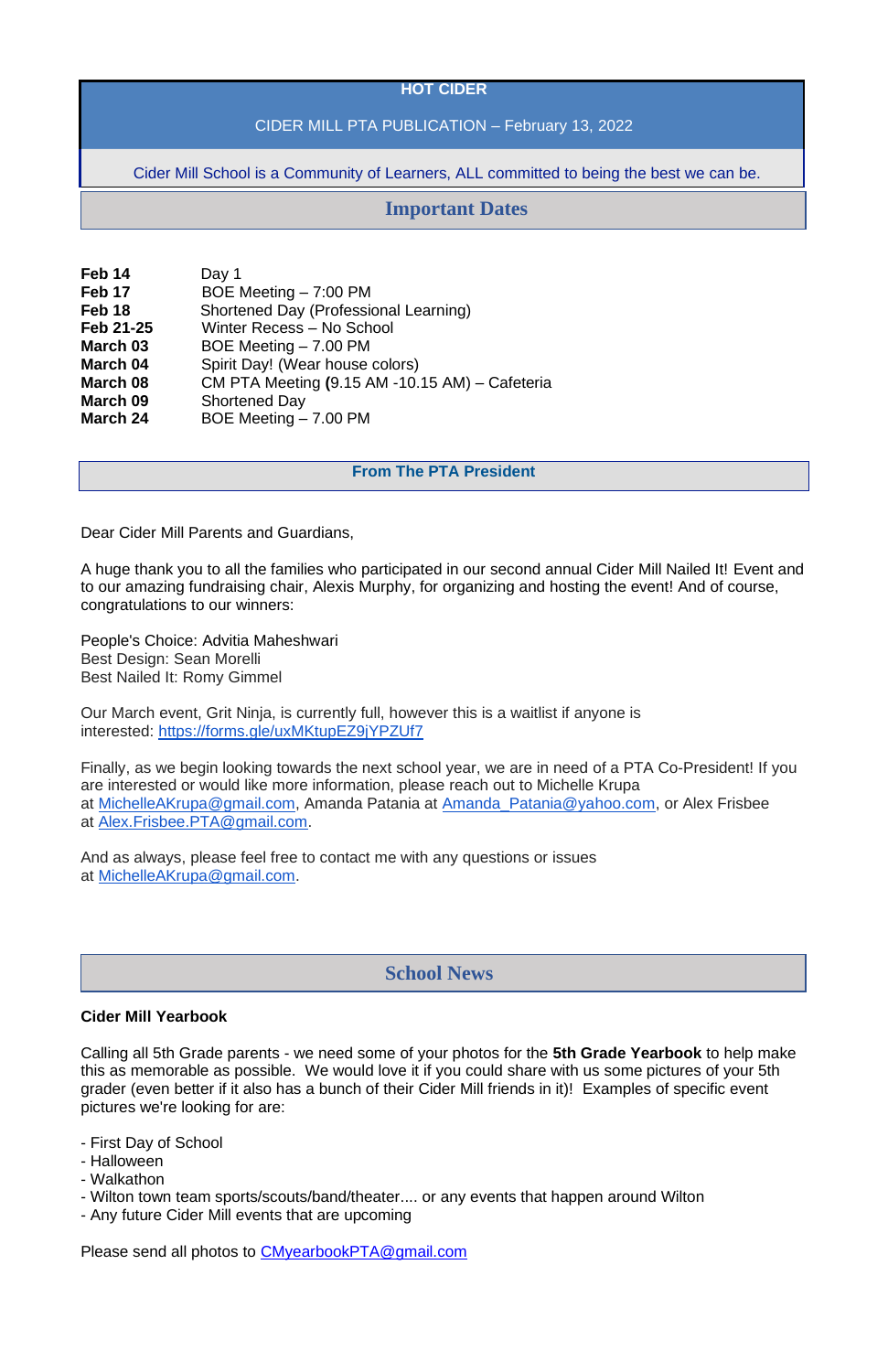It would be extremely helpful if you include names of those in the picture, CM house and teacher (if possible). Also, if the images are from a cell-phone, please make sure to send as "actual size" to ensure the clarity of the photo is kept.

Thank you for your help!

#### **Green Team Zero Waste**

Inquiring minds want to know!

As our Green Team Zero Waste Schools Committee prepares for **Spring Zero Waste Week** in March, we'd like to learn more about household habits around food waste.

Please take a moment to fill out our anonymous survey. Access the survey here:

https://forms.gle/i4GaDfPXM3RVEzZ66

Thank you!

## **Reading Rocks!**

Wilton Education Foundation (WEF) is excited to announce our **Annual Reading Rocks! Fundraiser**. All students in grades PreK-5 are invited to participate.

Pledge collection for Reading Rocks! is once again fully digital this year. Participants will create online campaign pages to share their reading goals with friends and family who wish to donate to support them. Please visit the following website to learn more about the program or to make an online pledge donation!

https://wiltoneducationfoundation.org/events-programs/reading-rocks.

If you have questions, please email Elizabeth Brown at eliz.wise@gmail.com, Caroline Hoffman at carolinehavlin@hotmail.com, or Sarah Rondeau at sarah.rondeau@gmail.com.

#### **Important Dates**

February 12 - 26: Reading Rocks! Reading Period

## **Wilton Special Education PTA**

Like our Facebook page and visit our website to stay updated with the latest meetings, news, and information. In preparation for the upcoming PPT, annual meeting, and transition meeting season, we will be sharing planning and organizing tips with families on collaborating with school teams.

- We invite teachers to take advantage of our gifts and grants program.
- Membership, Board, Committee positions open- it's not too late to join!
- We are seeking interested parents to help on our Community and Family Events Committee, including help for our April 2022 Diversity and Inclusion Awareness and Be Kind Campaign.

#### **RULER WEBINAR**

RULER: Recognizing, Understanding, Labeling, Expressing, & Regulating Emotions **Webinar Recording Now Available!** Visit: https://www.wiltonyouth.org/past-webinars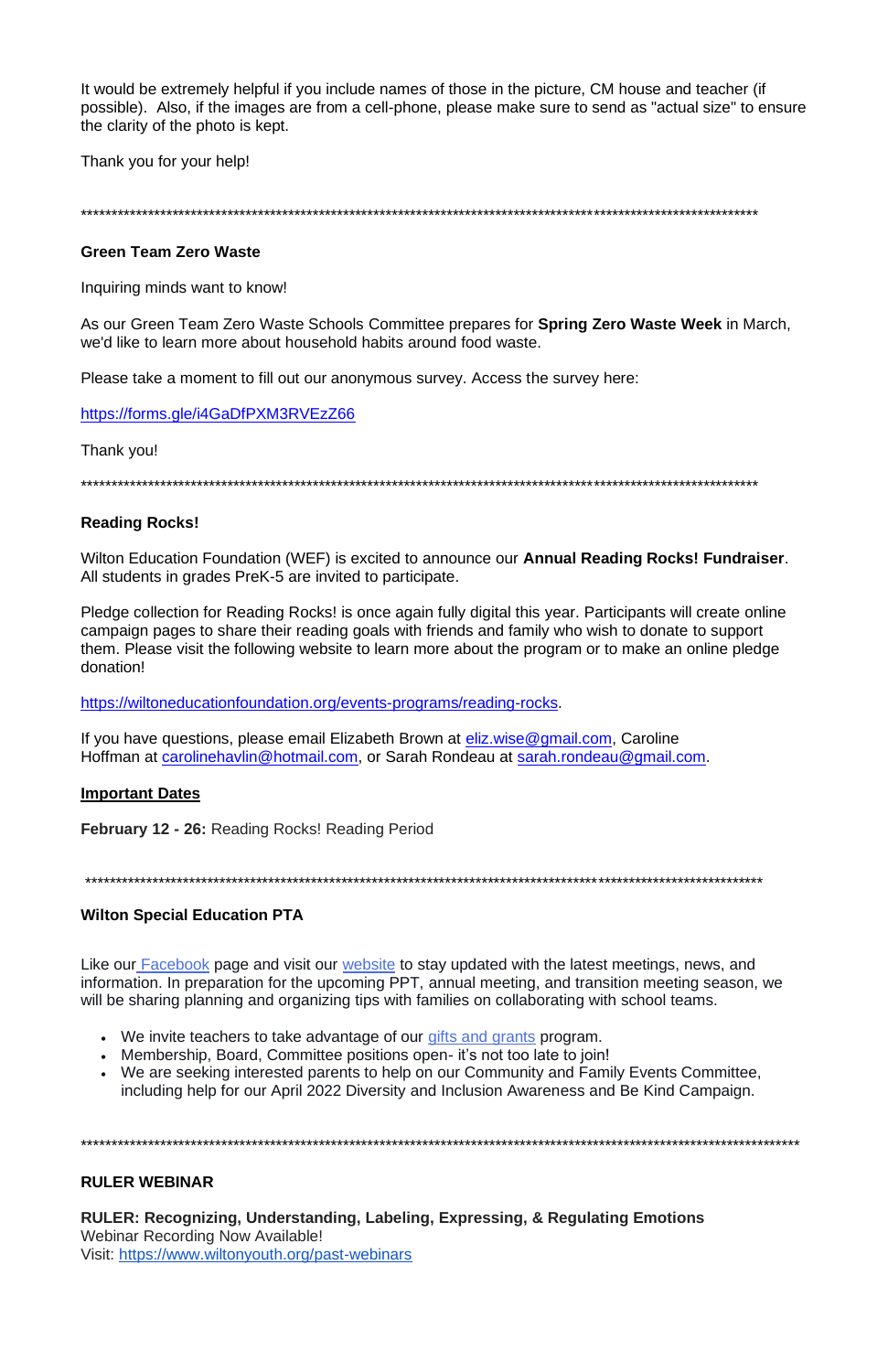In this webinar Wilton Public Schools staff educate parents about RULER, a program of evidence-based tools and social-emotional learning practices from the Yale Center for Emotional Intelligence. Teachers across the district have been trained in these practices and RULER tools are already being used with students in grades K-5 to help students recognize and regulate emotions. Implementation at the secondary level is in progress.

#### What is RULER?

RULER is an evidenced based approach to social and emotional learning (SEL) that supports the entire school community in:

- Understanding the value of emotions
- Building the skills of emotional intelligence
- Creating and maintaining a positive school climate

In this webinar, you will learn about the four core tools and how we can implement these tools at home:

- Building a family charter
- Mood Meter emotion vocabulary
- Meta Moment for emotion regulation
- Blueprint for problem solving

#### Who are the presenters?

- Elena White, Miller-Driscoll School Counselor
- Jennifer Ringelheim, Cider Mill 3rd Grade Teacher, Co-Chair District SEL Committee

Find the recording, slides, and links to associated materials at Visit: https://www.wiltonyouth.org/pastwebinars

## **SPIRIT WEAR**

## Spiritwear | cidermillpta

Wear your house color and support your PTA at the same time. House shirts are used for Spirit days, Walkathon, field days and more. Get one before they sell out!

Please remember to include your child's name and teacher at checkout. Shirts will be delivered to the classroom on a weekly basis.

## **BoxTops for Education**

Help raise money for Cider Mill PTA simply by scanning your receipt on your phone.

#### 3 easy steps to get started

- 1. Download the "Box Top\$ for Education" app on your phone.
- 2. Sign up using your email or Google or Facebook account.
- 3. Simply snap a photo of your receipt within 14 days of purchase.

**Online shopping or Curbside Pick-up?** Just forward your receipt to receipts@boxtops4education.com

Have a question? Please reach out to Allison Norful via email: **anorful@gmail.com** 

#### **ACCESS CIDER MILL HANDBOOK HERE**

**CM School Handbook Quick Fact Sheet 2021-22.pdf**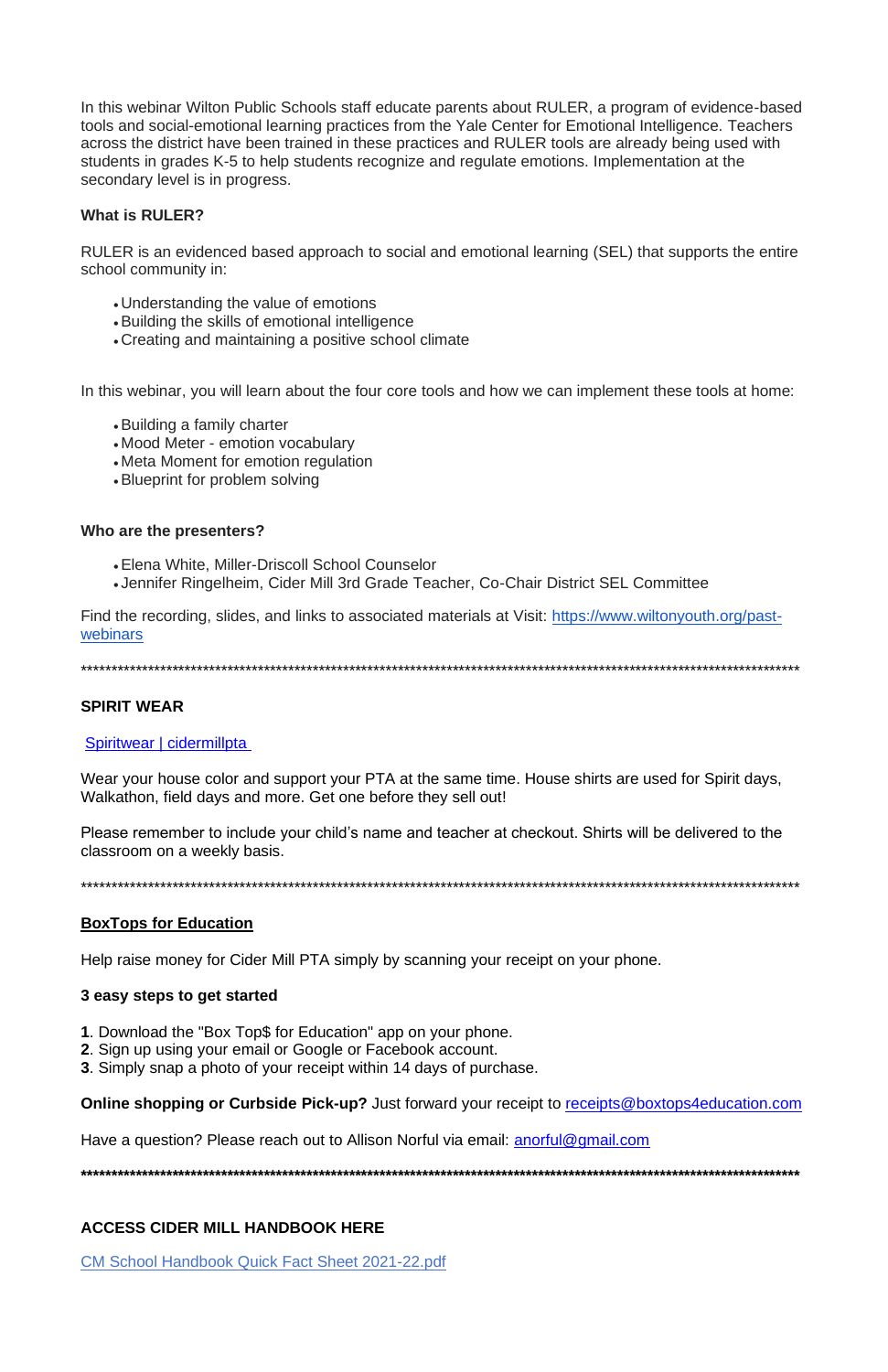#### **\*\*\*\*\*\*\*\*\*\*\*\*\*\*\*\*\*\*\*\*\*\*\*\*\*\*\*\*\*\*\*\*\*\*\*\*\*\*\*\*\*\*\*\*\*\*\*\*\*\*\*\*\*\*\*\*\*\*\*\*\*\*\*\*\*\*\*\*\*\*\*\*\*\*\*\*\*\*\*\*\*\*\*\*\*\*\*\*\*\*\*\*\*\*\*\*\*\*\*\*\*\*\*\*\*\*\*\*\*\*\*\*\*\*\*\*\*\***

#### **LUNCH MONITORS NEEDED**

We are sending out a HUGE plea to all family members interested in becoming a recess/lunch monitor. The hours are 10:30-1:30daily. We would greatly appreciate the support as we are currently 4 monitors short to start the year. If you have interest or questions, please email Jeremy Cross at [crossj@wiltonps.org.](mailto:crossj@wiltonps.org)

#### **Community News**

#### **WOODCOCK NATURE CENTER - SUMMER CAMP**

**An unforgettable summer camp adventure awaits at Woodcock Nature Center!** Have fun and make friends while exploring Woodcock's 150-acre preserve as experienced environmental educators teach conservation and awareness of our natural environment through animal encounters, nature crafts, hiking, kayaking on our pond, wilderness skills and so much more. Summer camp runs June 20 - August 19. PreK - Grade 8. \*Nature is for everyone! Scholarships are available. \* Woodcock is also hiring camp counselors! Visit [www.woodcocknaturecenter.org](http://www.woodcocknaturecenter.org/) for more information.

----------------------------------- Lenore Eggleston Herbst (she/her/hers) Executive Director Woodcock Nature Center (203) 762-7280 [woodcocknaturecenter.org](http://www.woodcocknaturecenter.org/)

#### **WILTON HIGH SCHOOL CLUB: Team STEAM**

All Cider Mill students can receive tutoring at no cost. All tutors are fellow Wilton High School students. Please fill out this form if you need help in any subject: <https://forms.gle/AANcPbVgE878zpNs8>

Do you have a child who is interested in STEM and/or Arts?! Check this out from our very own Wilton HS Club called Team STEAM!

We (Team STEAM) are a group of Wilton high school students who want to help bring STEAM (STEM +Art) education to young kids (aged 6-10 years). In partnership with a local startup called 3DuxDesign, our program will teach little engineers the basics of the engineering design process in a fun, creative, and hands-on manner! The program is free, and the other is a \$20 cost which includes an engineering kit. We also accept donations of \$20 which will go to fund a kit and 4 classes for an underprivileged child who cannot afford to pay.

(Note: All payments go towards purchasing kits for children and all high schoolers participating are volunteers)

Team STEAM's mission is to work with young minds and cultivate their passion for engineering and artistic thinking.

\* To Sign Up: <https://forms.gle/MB1h3GRmcGMX13z18>

\*To Buy a Kit: [https://www.3duxdesign.com/products/steam-club-maker](https://www.3duxdesign.com/products/steam-club-maker-kit?fbclid=IwAR1xAfwH14JEz9UwjsF03MbPnrFyawOK9X9sLwAe1YpB_goRqiYHfTIuYis)[kit?fbclid=IwAR1xAfwH14JEz9UwjsF03MbPnrFyawOK9X9sLwAe1YpB\\_goRqiYHfTIuYis.](https://www.3duxdesign.com/products/steam-club-maker-kit?fbclid=IwAR1xAfwH14JEz9UwjsF03MbPnrFyawOK9X9sLwAe1YpB_goRqiYHfTIuYis)

Please contact Keerthi Vijay at [23vijayk@wiltonps.org](mailto:23vijayk@wiltonps.org) with any questions!

\*\*\*\*\*\*\*\*\*\*\*\*\*\*\*\*\*\*\*\*\*\*\*\*\*\*\*\*\*\*\*\*\*\*\*\*\*\*\*\*\*\*\*\*\*\*\*\*\*\*\*\*\*\*\*\*\*\*\*\*\*\*\*\*\*\*\*\*\*\*\*\*\*\*\*\*\*\*\*\*\*\*\*\*\*\*\*\*\*\*\*\*\*\*\*\*\*\*\*\*\*\*\*\*\*\*\*\*\*\*\*\*\*\*\*\*\*\*

#### **IMPROVE YOUR ACADEMICS**

For more information, please visit <https://youracademics.org/>